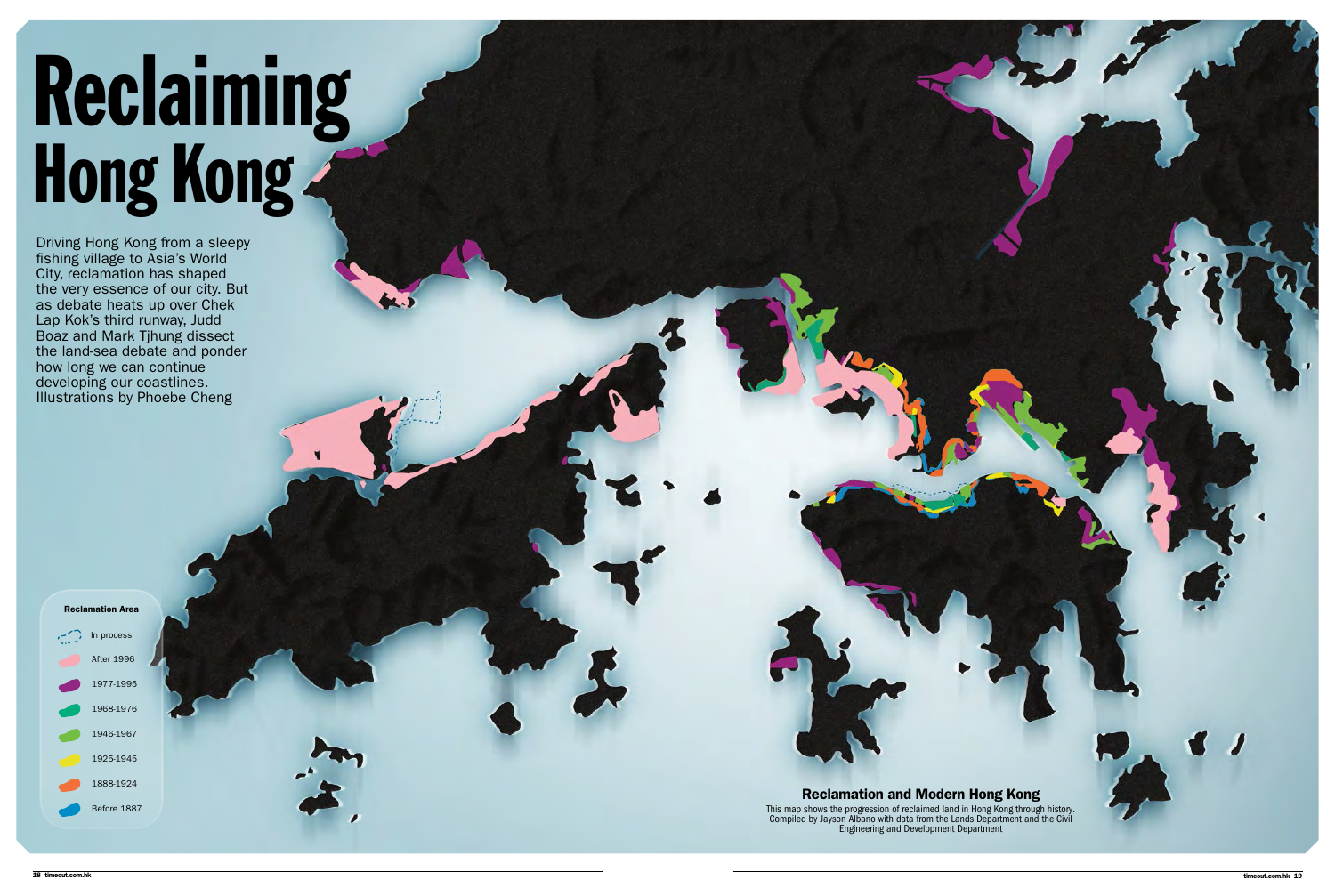If you took a stroll along Hong Kong's norther shoreline 170 years ago, your path would be very different to what it is today. Queen's Ro without the trams rolling past, would be at the f you took a stroll along Hong Kong's northern shoreline 170 years ago, your path would be very different to what it is today. Queen's Road, water's edge, leading toward a Wan Chai, then known as the Praya East district, where Hennessy Road would be at the land's boundary. Across Victoria Harbour, twice as wide as today, you might be able to make out the Kowloon Peninsula, a diminutive relation to its concrete modern manifestation, and beyond further, if you were to explore, you would find no Sha Tin, Tuen Mun, Tseung Kwan O or any of Hong Kong's other numerous mainstay towns – in their place, a tranquil series of hills and valleys, rivers and endless sea. This was Hong Kong before reclamation.

Indeed, modern Hong Kong is a reclaimed city. To put it into perspective, around 25 percent of all developed land in Hong Kong is built on reclaimed land. From the iconic Hong Kong skyline to the industrial hubs in the New Territories, reclamation has been a key element in turning Hong Kong from a tiny fishing village into a world city, transforming 67sq km of sea and swamp into prime real estate. But this reclamation has come at a steep cost. Little by little through piecemeal reclamation, Victoria Harbour has shrunk to half of its original size. Habitats have been destroyed across our coastlines, along with historical and cultural artefacts of old Hong Kong. With population growth pushing available land to its limit, the question that Hong Kong as a whole is grappling with is – where does it stop?

### A history of reclamation

"It was perfect timing for the legislation," says John Bowden of Save Our Shorelines, a Hong ▶



To really appreciate the role reclamation has played in the development on Hong Kong, and how it has helped the city develop from a population of just 7,450 in 1841 to the 7.2million it is today, it's necessary to look back through its history. Although early attempts can be traced back to the Western Han Dynasty, land reclamation began in Hong Kong in earnest during British rule with the first reclamation of Bonham Strand in 1851. By promising waterfront companies the 'ownership' of any land they paid to have reclaimed, the government established a proper shoreline, and private money helped colour development policy for the better part of the next century. Indeed, as Hong Kong has developed, so its waterline has continued to retreat.

**The old shoreline**<br>Kowloon City pier, 1898; (top left) Shatin reclamation, 1977; (top right) Taikoo reclamation, 1919-1920







These early reclamation projects were created by cutting away large chunks of our mountainous terrain and dumping it into the sea, making both the more rugged terrain flat and the shoreline extend. Morrison Hill went into large portions of Wan Chai, Lam Tin's Black Hill created parts of Kwun Tong and mud sourced from Ngau Tau Kok helped reclaim Kowloon Bay.

The massive influx of immigrants fleeing mainland China during the 1950s and 1960s, however, meant the government no longer had the luxury of waiting for businesses to reclaim piecemeal sections of land along the waterfront, and a new generation of satellite towns – Kwun Tong and Tsuen Wan in the 1950s and 1960s, and Sha Tin and Tai Po in the 1970s – were developed, each with an enormous emphasis on reclamation. With the overwhelming demand for new land, faster, more efficient and environmentally less dramatic techniques were developed in order to keep up. During the reclamation of Sha Tin during the 1970s, for example, the government used a low-cost dredging technique, pulling mud from the sea bed, allowing for land settlement, which ordinarily would have taken five to 10 years, to be achieved in just three months – the kind of new technique that allowed reclamation to increase at a steady rate.

Yet as the new millennium closed in, the public attitude towards reclamation began to change – giving rise to new legislation in 1997 that would change the face of reclamation in Hong Kong.

### The battle for the harbour

"In 1996 and 1997, reclamation sort of became a bad word with the legislation," says Paul Zimmerman, CEO of Designing Hong Kong and an elected councillor in the Southern District representing the Pok Fu Lam constituency. The legislation in question is the *Protection of the Harbour Ordinance*, proposed by the Society for the Protection of the Harbour, an NGO founded in 1995. The Society fought for the legislation for two years and sent it to then Governor-in-Council Chris Patten alongside a petition with 148,041 signatures. It was finally passed by LegCo in 1997. The ordinance states:

*"The harbour is to be protected and preserved as a special public asset and a natural heritage of Hong Kong people, and for that purpose there shall be a presumption against reclamation in the harbour."* 





The old and the new ict reclamation, 1960s; (below middle) the old Central shoreline; ow initially Square following the Praya Reclamation Scheme completed in 1896







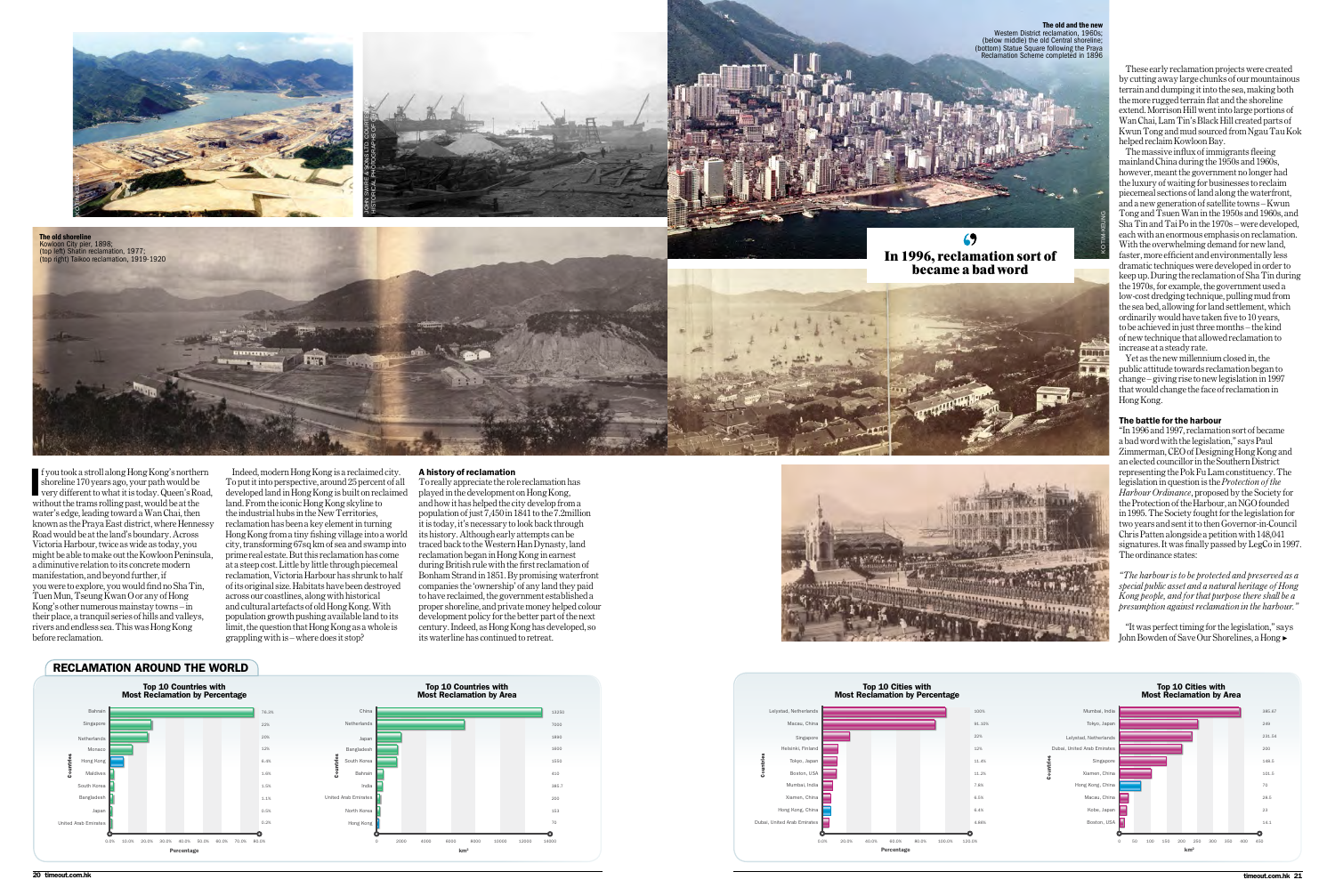This manifested itself in various protests, none more noteworthy than in 2004, when the historic Edinburgh Place Ferry Pier and Queen's Pier in Central were slated for demolition to make way for the Central harbour front reclamation. Winston Chu says these losses can be attributed to Hong Kong people turning a blind eye to reclamation. "The funny thing about human psychology is they cannot visualise something before it happens. They say 'oh, the government will not do that, the government will not do this'," says Chu. "But when it really happens, then people got very excited and they started demonstrations. Then you have much support from the public, by which time it is too late."

Kong-based NGO advocating protection of Hong Kong foreshores. "It was the end of the colonial era; it was Chris Patten enabling people to start thinking about what they wanted from a civil society and what they really felt like they wanted." Winston Chu, one of the main proponents behind the legislation, aimed to protect the harbour, which he considers 'the soul of Hong Kong'. Thus in many ways, harbour reclamation became the rallying cry for a new Hong Kong.

"[The reclamation] will cause some irreversible impacts to the marine environments," says Samantha Lee, senior conservation officer, marine at WWF Hong Kong. "It will cause serious habitat loss, which is permanent." In particular, Lee points to the risk to Chinese white dolphin  $$ often known as the pink dolphin – as well as the fishing industry, with the government's low-cost dredging technique of pulling up mud from the bottom of the sea to lay foundations increasing sediment in the water, making it turbid and drastically affecting fish populations. "This approach the government has been using is one of destroying first and conserving later," says Lee.

Indeed, heritage has been one of the concerns of those advocating against reclamation in various projects past. But perhaps the greater public outcry today has been focused on the increasing environmental impact that continued reclamation is having on the harbour.

### The environmental alarm

Environmental concerns have long been an inevitable accompaniment to Hong Kong reclamation projects. And most recently, the discussion has focused on the impact of the proposed third runway for the Hong Kong International Airport, a project that aims to raise the airport's flight-capacity by an extra 200,000 flights per year and which, with its proposed

650ha of reclaimed land, would make it Hong Kong's second-largest reclamation ever. An Environmental Impact Assessment for the third runway was released on June 20 and closed for public consultation on July 19.

Many environmental activists share Lee's views. "For a cosmopolitan society like Hong Kong, it's quite ridiculous to reclaim the land where the Chinese white dolphins live. You can see the mindset of Hong Kong people and the government," says Roy Tam, CEO of environmental group Green Sense. For Tam, the government has not been able to justify destruction of habitats and the deterioration of water quality that would occur with the third runway project. "If it's an environmentally sensitive place like North Lantau, then we are definitely opposed to that," he says.

− Mr Chan, secondary school student **AGAINST** reclamation

Dr Li Kui-Wai, associate professor at City University of Hong Kong, however, says simply stopping reclamation on an environmental basis isn't so cut-and-dry. "Obviously we would like to have cleaner areas and we want to have a better environment. But on the other hand, we are talking about the welfare of seven million people and the economic capabilities of Hong Kong. We have to strike a balance."

### But where does it stop?

Balance is a keyword in this debate – and with HK's population projected to reach 8.47 million by 2041, there remains a tension between the need for land and the need to protect the environment. In 2004, in the case of *Town Planning Board v Society for Protection of the Harbour Ltd*, the Court of Final Appeal laid out a four-headed public needs test to the continued reclamation of the harbour, which required several criteria to be met:

• that the development must address issues that affect Hong Kong in the present; • that the development must serve an economic,

environmental or social need of the city; • that there must be no reasonable alternatives to the reclamation; and

• that the development must entail the very minimum level of reclamation to meet requirements.

− Ms Lau, HR manager **SUPPORTS** reclamation

Winston Chu sums up how he sees the test. "[The need for the reclamation] must be so overriding that the need is more important than the harbour," he says. ▶



**not develop the New Territories, there will not be enough land and the harbour will not be safe**



# The view from the street

Natasha Chan and Henry Tsang asked everyday Hongkongers about their views on reclamation. Here's what they had to say…

As a Hongkonger, I feel helpless when I see Victoria Harbour getting narrower and narrower because of reclamation. Reclamation is just a short-term solution to increase land supply. I think the government should decrease the surplus population by controlling the number of visitors from Mainland China, in order to reduce the demand for land. Also, the government should consider other solutions because reclamation is detrimental to our environment. If there are no other options, the government should make sure they carry out assessments and launch compensation schemes before starting reclamation, so as to lower its impact to the environment.

> − Mr Ng, lifeguard **Against** reclamation

I oppose reclamation in Hong Kong. Hong Kong is polluted in every aspect already and reclamation will just worsen it. I don't deny that we will have more land to use upon reclamation but the problem is that it ruins the habitat of sea creatures, like dolphins, and causes air pollution, which is harmful to our health. I think we have enough land already and there's no need for reclamation anymore. I think it's more important to control the number of Mainland visitors – it's the better way to solve the problem of shortage of land.

> Mr Wong, fundraiser at Plan International **Against** reclamation

*Reclamation is inadvisable because it damages the marine life. When the marine life is being damaged, the seafood is polluted. The polluted seafood is definitely bad for our health. When the sea is polluted, the view of the harbour is not attractive as it used to be, and fewer visitors will come to Hong Kong – our travel industry will be adversely affected.* 

> *I totally disagree about increasing land supply at the expense of one of the best harbour views in the world. The main reason for the government to reclaim is to increase the land supply to tackle the population problem. However, this is not the only solution because the ocean would be polluted and much marine life would be affected. If you open a history book, you would find that the north shore of Hong Kong Island was amazing during the early years of British colonisation. I don't want to see the harbour vanish and any of the marine life obliterated.*

> > − Mr Ngan, project coordinator at City-Youth Empowerment Project **Against** reclamation

I think reclamation solves the shortage of land in our hilly city where there is limited flat land. Reclamation caters to the city's development. For instance, the population in Hong Kong kept increasing in 1970s and 1980s. The government reclaimed land to develop new towns, like Sha Tin and Tuen Mun, to solve imminent housing problems. Reclamation, therefore, is necessary to some extent. But there are two things to consider when discussing whether reclamation should be put into practice. First, balance the opinions of different stakeholders, like the location for reclamation and its area. Second, consider the necessity and see if there are other alternatives, because reclamation is, after all, harmful to our environment. We should put costeffectiveness into consideration. After thorough consideration, reclamation is not a bad option.

> − Mr Kwan, teacher **Supports** reclamation

Reclamation is inevitable in Hong Kong. Hong Kong's population is seven million. If there's no reclamation, lots of people don't have a place to live. You have to destroy the environment for a better life. Decades ago, hundreds of people lived in a floor in Central, the living environment was awful. Reclamation is good for the majority – if there's no reclamation, where can people live with the increasing population?

> − Mr Ho, retired construction worker **Supports** reclamation

Although reclamation is not environmentally friendly, it is a must the living quality of locals should be placed before the well-being of sea animals. Reclamation can provide a large quantity of land for development, notably for housing and leisure. Singapore also undergoes various reclamation projects for a more relaxing and spacious environment than Hong Kong's.

*If the reclaimed land is being well used for the well-being of Hong Kong, we should support it. For example, the reclamation for the third runway is beneficial towards the future development of the airport and tourism. Although the sea maybe polluted and nature may be destroyed, I think the urban development benefit outweighs the drawback of pollution. Furthermore the Environmental Impact Assessment report for the third runway is satisfactory, thus reclamation should go on. We can try to strike a balance between urban development and environmental protection.*

> − Ms Chan, clerk **Supports** reclamation

Hong Kong is small and, by comparison, the sea is big. It is by land reclamation that we have the space to build buildings. If not, we have no place to stay. I would say Hong Kong 'comes' from reclamation. Tseung Kwan O and a lot of Hong Kong Island are reclaimed. There is not enough public housing nor a place to build them, so we need reclamation. We have been doing that for all these years, so there is no point in stopping it. Environmental or sea creatures' protection is not a big deal compared to human living conditions and the problems associated with that.

> − Mr Au, retired **Supports** reclamation

*Given the laws restricting country parks and New Territory natives and their claim of land, Hong Kong has no choice but to turn to reclamation. It is not a matter of choice anymore but rather necessity.*

> − Mr Ling, university student **Supports** reclamation